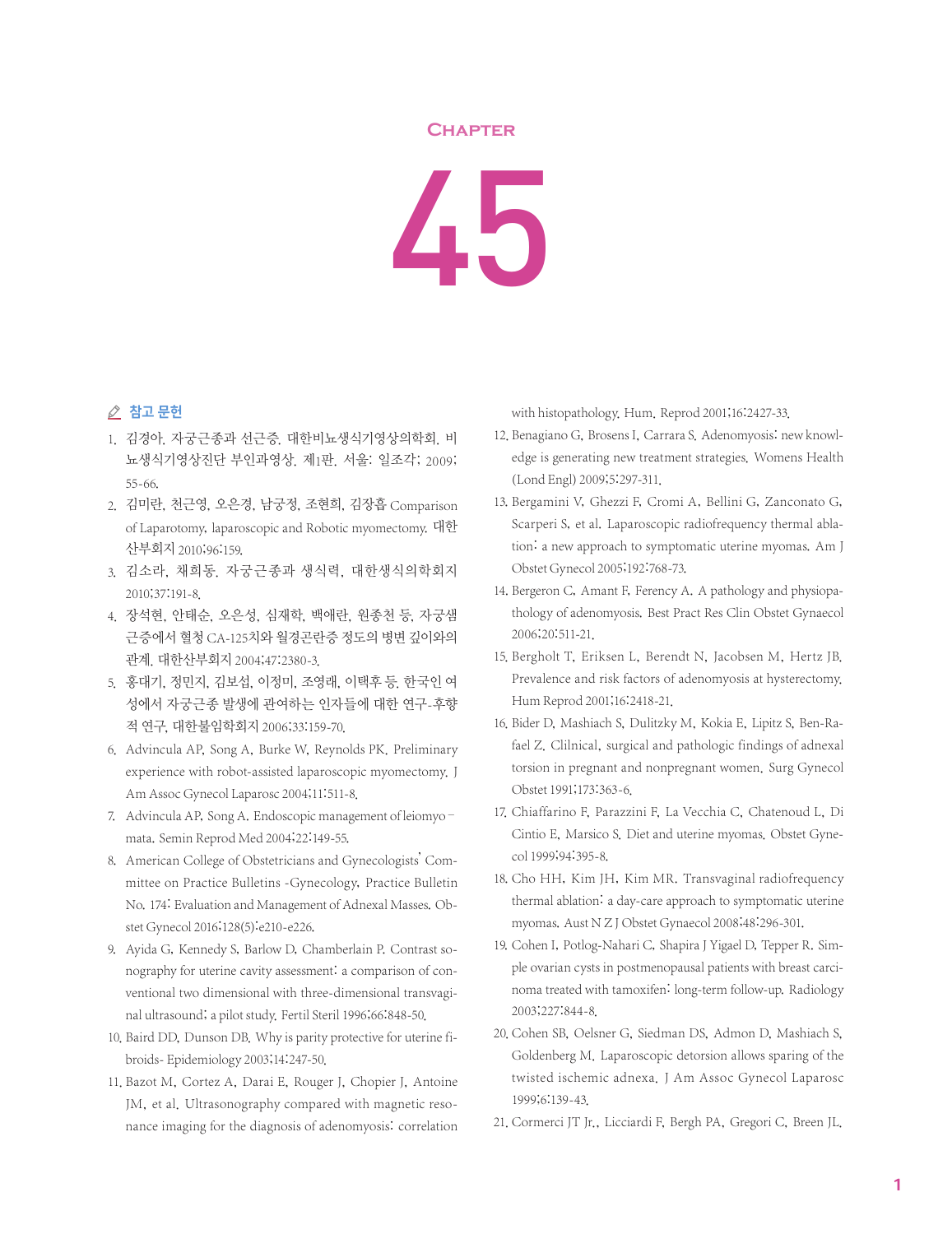Mature cystic teratoma: a clinico-pathologic evaluation of 517 cases and review of the literature. Obstet Gynecol 1994;84:22- 8.

- 22. Darai E, Dechaud H, Benifla JL, et al: Fertility after laparoscopic myomectomy: preliminary results. Hum Reprod 1997;12:1931-4.
- 23. Disaia PJ, CreasmanWT. The adnexal mass and early ovarian cancer. In: Disaia PJ, CreasemanWT, editors. Clinical gynecologic oncology. 5th ed. St.Louis: Mosby-Year Book; 1997. p.253-61.
- 24. Drife J. conserving the cervix at hysterectomy. Br J Obstet Gynecol 1994;101:563-4.
- 25. Dubisson JB, Fauconnier A, Fourchotte V, Babaki-Fard K, Coste J, Chapron C. Laparoscopic myomectomy: predicting the risk of conversion to an open procedure. Hum Reprod 2001;16:1726-31.
- 26. Falcone T, Bedaiwy MA. Minimally invasive management of uterine fibroids. Curr Opin Obstet Gynecol 2002;14:401-7.
- 27. Farrer-Brown G, Beilby JOW, Tarbit MH. Venous chabges in the endometrium of myomatous uteri. Obstet. Gynecol 1971;38:743-51.
- 28. Fedele L, Bianchi S, Raffaelli R, Portuese A, Portuese A, Dorta M. Treatment of adenomyosis-associated menorrhagia with a levonorgestrel-releasing intrauterine device. Fertil Steril 1997;68:426-9.
- 29. Flake GP, Andersen J, Dixon D. Etiology and pathogenesis of uterine leiomyomas: a review. Environ Health Perspect 2003;111:1037-54.
- 30. Fong YF, Singh K. Medical treatment of a grossly enlarged adenomyotic uterus with the levonorgestrel-releasing intrauterine system. Contraception 1999;60:173-5.
- 31. Frontino G, Vercellini P, De Giorgi O, Aimi G, Zaina B, Crosignani PG. Levonorgestrel-releasing intrauterine device (LNG-IUD) versus expectant management after conservative surgery for symptomatic endometriosis. A pilot study. Fertil Steril 2002;77:S25-6.
- 32. Fukunishi H, Funaki K, Sawada K, Yamaguchi K, Maeda T, Kaji Y. Early results of magnetic resonance-guided focused ultrasound surgery of adenomyosis: analysis of 20 cases.J Minim Invasive Gynecol 2008;15:571-9.
- 33. Funaki K, Sawada K, Maeda F, Nagai S. Subjective effect of magnetic resonance-guided focused ultrasound surgery for uterine fibroids.J Obstet Gynaecol Res 2007;33:834-9.
- 34. Garza-Leal J, Eligonad G, Castillo L. Fibroid treatment by temporaty uterine artery occlusion using Doppler-guided clamp.J Min Invas Gynecol 2005;12:S82-3.
- 35. Grimes DA, Jones LB, Lopez LM, Schulz KF. Oral contracep-

tives for functional ovarian cysts. Cochrane Database Syst Rev 2011;9:CD006134.

- 36. Guven MA, Bese T, Demirkiran F. Comparison of hydrosonography and transvaginal ultrasonography in the detection of intracavitary pathologies in women with abnormal uterine bleeding. Int J Gynecol Cancer 2004;14:57-63.
- 37. Hart R, Molnar BG, Magos A. Long term follow up of hysteroscopic myomectomy assessed by survival analysis. Br J Obstet Gynaecol 1999;106:700-5.
- 38. Hasson HM. Cervical removal at hysterectomy for benign disease: risks and benefits. J Reprod Med 1993;38:781-90.
- 39. Hoffer FA, Kozakewich H, Colodny A, Goldstein DP. Peritoneal inclusion cysts: ovarian fluid in peritoneal adhesions. Radiology 1988;169:189-91.
- 40. Holloway RW, Patel, SD. Ahmad S. Robotic Surgery in gynecology. Scand J Surgery 2009;98:96-109.
- 41. HouryD, Abbott JT. Ovarian torsion: a fifteen-year review. Ann Emerg Med 2001;38:156-9.
- 42. Howard T. Sharp, MD. Assessment of new technology in the treatment of idiopathic menorrhagia and uterine leiomyomata. Obstet Gynecol 2006;108:990-1003.
- 43. Hudson SB, Stewart EA. Magnetic resonance-guided focused ultrasound surgery. Clin Obstet Gynecol 2008;51:159-66.
- 44. Imai A, Sugiyama M, Furui T, Tamaya T.Treatment of perimenopausal women with uterine myoma: successful use of a depot GnRH agonist leading to a natural menopause.J Obstet Gynaecol 2003;23:518-20.
- 45. Istre O, Hald K, Qvigstad E. Multiplemyomas treated with a temporary, non-invasive, Doppler-guided transvaginal uterine artery clamp.J Am Assoc Gynecol Laparosc 2004;11:273-6.
- 46. Kang JL, Wang XX, Nie ML, Huang XH. Efficacy of gonadotropin-releasing hormone agonist and an extended-interval dosing regimen in the treatment of patients with adenomyosis and endometriosis. Gynecol Obstet Invest 2010;69:73-7.
- 47. Kelly RR, Scully RE. Cancer developing in dermoid cysts of the ovary. A report of 8 cases, including a carcinoid and a leiomyosarcoma. Cancer 1961;14:989-1000.
- 48. Kim JS, Woo SK, Suh SJ, Morettin LB. Sonographic diagnosis of paraovarian cysts: value of detecting a separate ipsilateral ovary. AJR Am J Roentgenol 1995;164:1441-4.
- 49. Kim KA, Kim MD, Kim HJ, Lee MH, Cho JH, Cha SH, Yoon S, Ahn EH. Uterine artery embolization for the treatment of symptomatic fibroids. J Korean Radiol Soc 2005;52:401-7.
- 50. Koonings PP, Campbell K, Mishell DR Jr, Grimes DA. Relative frequency of primary ovarian neoplasms: a 10-year review. Obstet Gynecol 1989;74:921-6.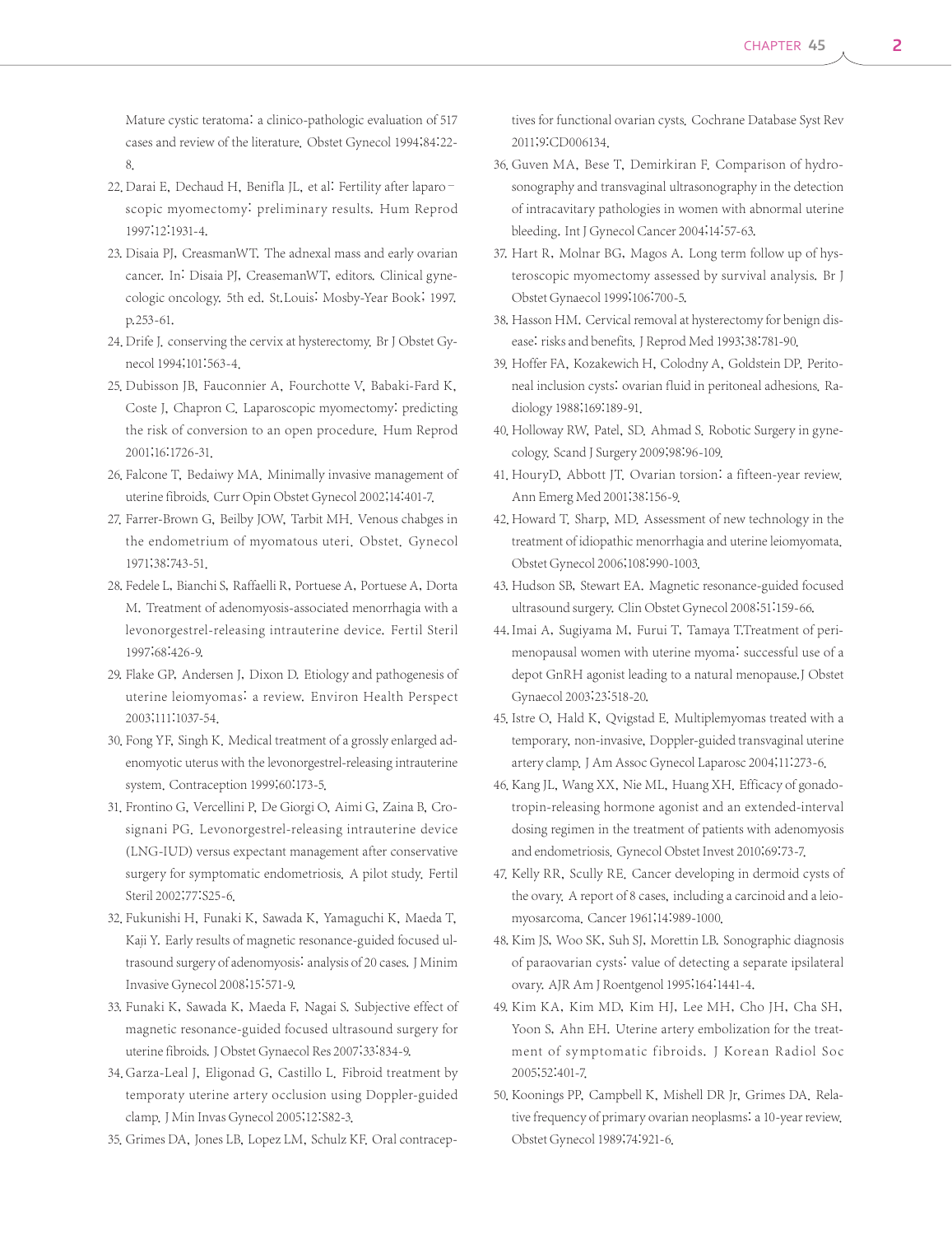- 51. Kriplani A, Awasthi D, Kulshrestha V, Agarwal N. Efficacy of the levonorgestrel-releasing intrauterine system in uterine leiomyoma.Int J Gynaecol Obstet 2012;116:35-8.
- 52. Laughlin S, Schroeder J, Baird D. New Directions in the Epidemiology of Uterine Fibroids. Seminars in Reproductive Medicine 2010;28:204-17.
- 53. Leon-Villapalos J, Kaniorou-Larai M, Dziewulski P.Full thickness abdominal burn following magnetic resonance guided focused ultrasound therapy. Burns 2005;31:1054-5.
- 54. Leung SW, Yuen PM. Ovarian fibroma: a review on the clinical characteristics, diagnostic difficulties, and management options of 23 cases. Genecol Obstet Invest 2006;62:1-6.
- 55. Lichtinger M, Herbert S, Memmolo A, Temporary transvaginal occlusion of the uterine arteries: a feasibility and safety study.J Min Invas Gynecol 2005;12:40-2.
- 56. Lohle PN, Voogt MJ, De Vries J, Smeets AJ, Vervest HA, Lampmann LE, et al. Long-term outcome of uterine artery embolization for symptomatic uterine leiomyomas. J Vasc Interv Radiol 2008;19:319-26.
- 57. Lumsden MA, West CP, Hawkins RA, Bramley TA, Rumgay L, Baird DT. The binding of steroids to myometrium and leiomyomata (fibroids) in women treated with the gonadotrophinreleasing hormone agonist Zoladex (ICI 118630). J Endocrinol 1989;121:389-96.
- 58. Macarthur M, Mahomed AA. Laparoscopy in the diagnosis and management of a complicated paraovarian cyst. Surg Endosc 2003;17:1676-7.
- 59. Maia H Jr, Maltez A, Coelho G, Athayde C, Coutinho EM. Insertion of mirena after endometrial resection in patients with adenomyosis.J Am Assoc Gynecol Laparosc 2003;10:512-16.
- 60. Malcolm G Munro, Hilary O D Critchley, Michael S Broder, Ian S Fraser, FIGO Working Group on Menstrual Disorders. FIGO classification system (PALM-COEIN) for causes of abnormal uterine bleeding in nongravid women of reproductive age.Int J Gynaecol Obstet 2011;113(1):3-13.
- 61. Marret H, Chevillot M, Giraudeau B; Study Group of the French Society of Gynaecology and Obstetrics. Factors influencing laparoconversions during the learning curve of laparoscopic myomectomy. Acta Obstet Gynecol Scand 2006;85:324-9.
- 62. Marshall LM, Spiegelman D, Barbieri RL, Goldman MB, Manson JE, Colditz GA, et al. Variation in the incidence of uterineleiomyoma among premenopausal women by age and race. Obstet Gynecol 1997;90:967-73.
- 63. Marshall LM, Spiegelman D, Goldman MB, Manson JE, Colditz GA, Barbieri RL, et al. A prospective study of reproductive factors and oral contraceptive use in relation to the risk

of uterine leiomyomata. Fertil Steril 1998;70:432-9.

- 64. McGavigan CJ, Dockery P, Metaxa-Mariatou V, Campbell D, Stewart CJ, Cameron IT, et al. Hormonally mediated disturbance of angiogenesis in the human endometrium after exposure to intrauterine levonorgestrel. Hum Reprod 2003;18:77- 84.
- 65. McGovern PG, Noah r, Koenigsberg R, Little AB. Adnexal torsion and pulmonary embolism: case report and review of the literature. Obstet Gynecol surv 1999;54:601-8.
- 66. Mittal Suneeta, Gupta Nupur, Sharma AK, Dadhwal V. Laparoscopic management of a large recurrent benign mucinous cystadenoma of the ovary. Arch Gynecol Obstet 2008;277:379-80.
- 67. Morita Y, Ito N, Hikida H, Takeuchi S, Nakamura K, Ohashi H. Non-invasive magnetic resonance imaging-guided focused ultrasound treatment for uterine fibroids-early experience. Eur J Obstet Gynecol Reprod Biol 2008;139:199-203.
- 68. Nagata C, Nakamura K, Oba S, Hayashi M, Takeda N, Yasuda K. Association of intakes of fat, dietary fibre, soya isoflavones and alcohol with uterine fibroids in Japanese women. Br J Nutr 2009;101:1427-31.
- 69. Nezhat C, Lavie O, Hsu S, Watson J, Barnett O, Lemyre M. Robotic-assisted laparoscopic myomectomy compared with standard laparoscopic myomectomy-a retrospective matched control study. Fertil Steril 2009;91:556-9.
- 70. Nagata C, Nakamura K, Oba S, Hayashi M, Takeda N, Yasuda K. Association of intakes of fat, dietary fibre, soya isoflavones and alcohol with uterine fibroids in Japanese women. Br J Nutr 2009;101:1427-31.
- 71. Nezhat C, Lavie O, Hsu S, Watson J, Barnett O, Lemyre M. Robotic-assisted laparoscopic myomectomy compared with standard laparoscopic myomectomy-a retrospective matched control study. Fertil Steril 2009;91:556-9.
- 72. Parazzini F, Negri E, La Vecchia C, Chatenoud L, Ricci E, Guarnerio P. Reproductive factors and risk of uterine fibroids. Epidemiology 1996;7:440-2.
- 73. Parker WH. Etiology, symptomatology, and diagnosis of uterine myomas. Fertil Steril 2007;87:725-36.
- 74. Peric H, Fraser IS. The symptomatology of adenomyosis. Best Pract Res Clin Obstet Gynaecol 2006;20:547-55.
- 75. Pron G, Bennett J, Common A, Wall J, Asch M, Sniderman K; Ontario Uterine Fibroid Embolization Collaboration Group. The Ontario Uterine Fibroid Embolization Trial. Part 2. Uterine fibroid reduction and symptom relief after uterine artery embolization for fibroids. FertilSteril 2003;79:120-7.
- 76. Ramzy AM, Sattar M, Amin Y, Mansour RT, Serour GI, Aboulghar MA. Uterine myomata and outcome of assisted re-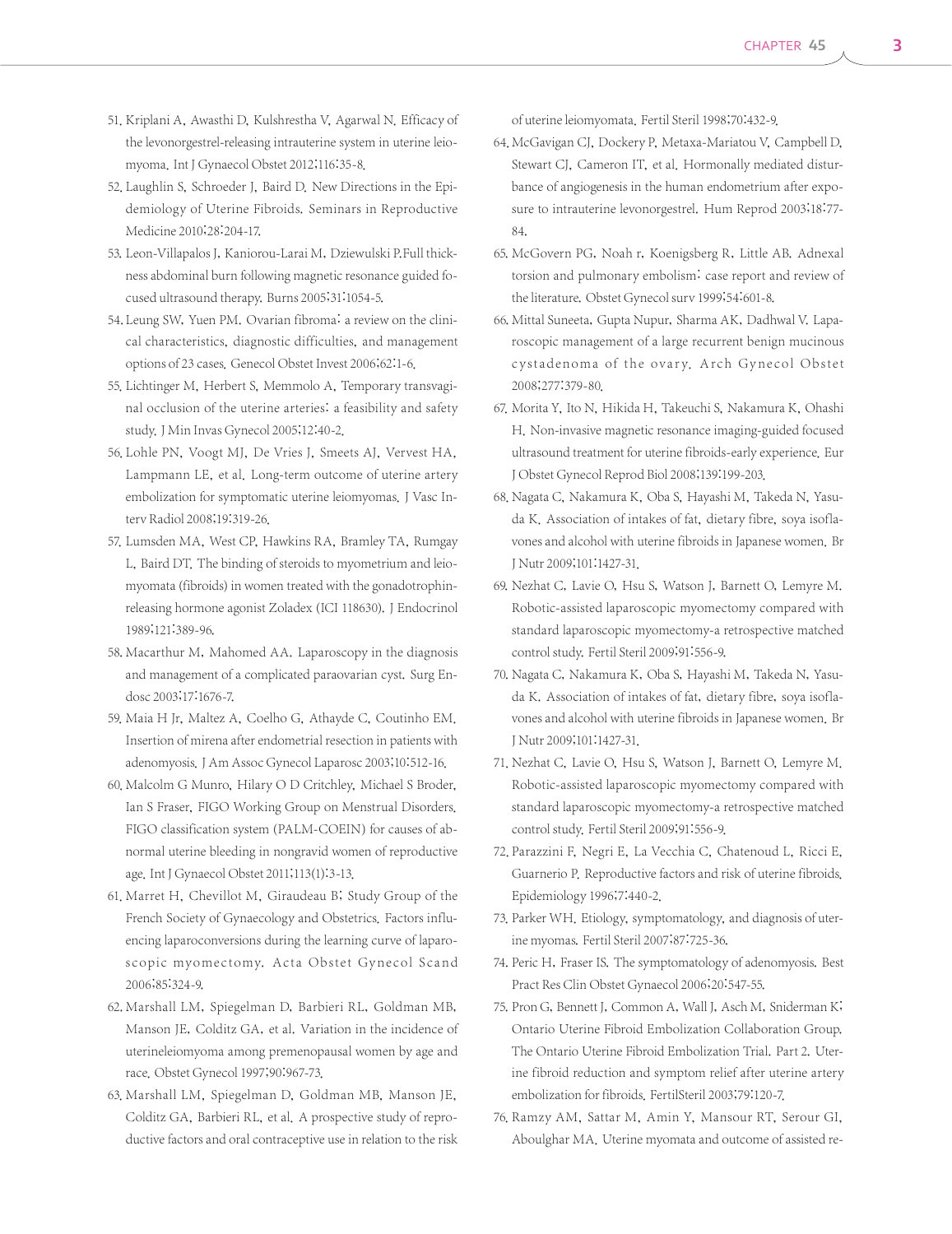production. Hum Reprod 1998;13:198-202.

- 77. Rody A, Jackisch C, Klockenbusch W, Heinig J, Coenen-Worch V, Schneider HP. The conservative management of adnexal torsion-a case report and review of the literature. Eur J Obstet Gynecol Reprod Biol 2002;101:83-6.
- 78. Roopa BA, Loganath A, Singh K. The effect of a levonorgestrel-releasing intrauterine system on angiogenic growth factors in the endometrium. Hum Reprod 2003;18:1809-19.
- 79. Ravina JH, Herbreteau D, Ciraru-Vigneron N, Bouret JM,Houdart E,Aymard A,Merland JJ. Arterial embolization to treat uterine myomata. Lancet 1995;346:671-2.
- 80. Ravina JH, Vigneron NC, Aymard A, Le Dref O, Merland JJ.Pregnancy after embolization of uterine myoma: report of 12cases. FertilSteril 2000;73:1241-43.
- 81. Samaha M, Woodruff JD. Paratubal cysts: frequency, histogenesis, and associated clinical features. Obstet Gynecol 1985;65:691-4.
- 82. Samanth KK, Black WC 3rd: Benign ovarian stromal tumors associated with free peritoneal fluid. Am J Obstet Gynecol 1970;107:538-45.
- 83. Sampson JA. The blood supply of uterine myomata, Surg Gynecol Obstet 1912;14:215-30.
- 84. Schwartz SM, Marshall LM, Baird DD. Epidemiologic contributions to understanding the etiology of uterine leiomyomata. Environ Health Perspect 2000;108:821-27.
- 85. Schwartz SM. Epidemiology of uterine leiomyomata. Clin Obstet Gynecol 2001;44:316-26.
- 86. Sheng J, Zhang WY, Zhang JP, Lu D. The LNG-IUS study on adenomyosis: a 3-year follow-up study on the efficacy and side effects of the use of levonorgestrel intrauterine system for the treatment of dysmenorrhea associated with adenomyosis. Contraception 2009;79:189-93.
- 87. Sizzi O, Rossetti A, Malzoni M, Minelli L, La Grotta F, Soranna L et al. Italian multicenter study on complications of laparoscopic myomectomy. J Minim Invasive Gynecol 2007;14:453- 62.
- 88. Smart O C, Hindley J T, Regan L, Gedroyc W G. Gonadotrophin-releasing hormone and magnetic-resonance-guided ultrasound surgery for uterine leiomyomata. Obstet Gynecol 2006;108:49-54.
- 89. Socolov D, Blidaru I, Tamba B, Miron N, Boiculese L, Socolov R.Levonorgestrel releasing-intrauterine system for the treatment of menorrhagia and/or frequent irregular uterine bleeding associated with uterine leiomyoma. Eur J Contracept Reprod Health Care 2011;16:480-7.
- 90. Son HJ, Kim SW, Yoon JH, Jeong MY, Cho HH, Ryu SW et al. Influence of minilaparotomy total hysterectomy on the

clinical course of patients. Korean J Obstet Gynecol 2001;44:1464-8.

- 91. Soysal S, Soysal ME. The efficacy of levonorgestrel-releasing intrauterine device in selected cases of myoma-related menorrhagia: a prospective controlled trial. Gynecol Obstet Invest 2005;59:29-35.
- 92. Spies JB, Bruno J, Czeyda-Pommersheim F, Magee ST, Ascher SA, Jha RC. Long-term outcome of uterine artery embolization of leiomyomata. Obstet Gynecol 2005;106:933-9.
- 93. Stein AL, Koonings PP, Schlaerth JB, Grimes DA, d'Ablaing G 3rd. Relative frequency of malignant parovarian tumors: should paroarian tumors be aspirated. Obstet Gynecol 1990;75:1029-31.
- 94. Stovall DW. Alternatives to hysterectomy: focus on global endometrial ablation, uterine fibroid embolization, and magnetic resonance-guided focused ultrasound. Menopause 2011;18:437-44.
- 95. Taran F A, Hesley G K, Gorny K R, Stewart E A. What factors currently limit magnetic resonance-guided focused ultrasound of leiomyomas- A survey conducted at the first international symposium devoted to clinical magnetic resonance-guided focused ultrasound. Fertil Steril 2010;94:331-420.
- 96. Valentini A, Speca S, Gui B, Soglia B, Micco M, Bonomo L. Adenomyosis: from the sign to the diagnosis. Imaging, diagnostic pitfalls and differential diagnosis: a pictorial review: 1-21.
- 97. Varasteh NN, Neuwirth RS, Levin B, Keltz MD. Pregnancy rates after hysteroscopic polypectomy and myomectomy in infertile women. Obstet Gynecol 1999;94:168-71.
- 98. Varila E, Wahlstrom T, Rauramo I. A 5-year follow-up study on the use of a levonorgestrel intrauterine system in women replacement therapy. Fertil Steril 2001;76:969-73.
- 99. Vashisht A, Smith JR, Thorpe-Beeston G, McCall J. Pregnancy subsequent to uterine artery embolization. FertilSteril 2001;75:1246-48.
- 100. Vercellini P, Vigano P, Somigliana E, Daguati R, Abbiati A, Fedele L. Adenomyosis: epidemiological factors. Best Pract Res Clin Obstet Gynaecol 2006;20:465-77.
- 101. Vilos GA, Vilos EC, Romano W, Abu-Rafea B. Temporary uterine artery occlusion for treatment of menorrhagia and uterine fibroids using and incisionless Doppler-guided transvaginal clamp: case report. Hum Reprod 2005;21:269-71.
- 102. Wada S, Kudo M, Minakami H. Spontaneous uterine rupture of a twin pregnancy after a laparoscopic adenomyomectomy: a case report. J Minim Invasive Gynecol 2006;13:166- 8.
- 103. Walker CL, Cesen-Cummings K, Houle C, Baird D, Barrett